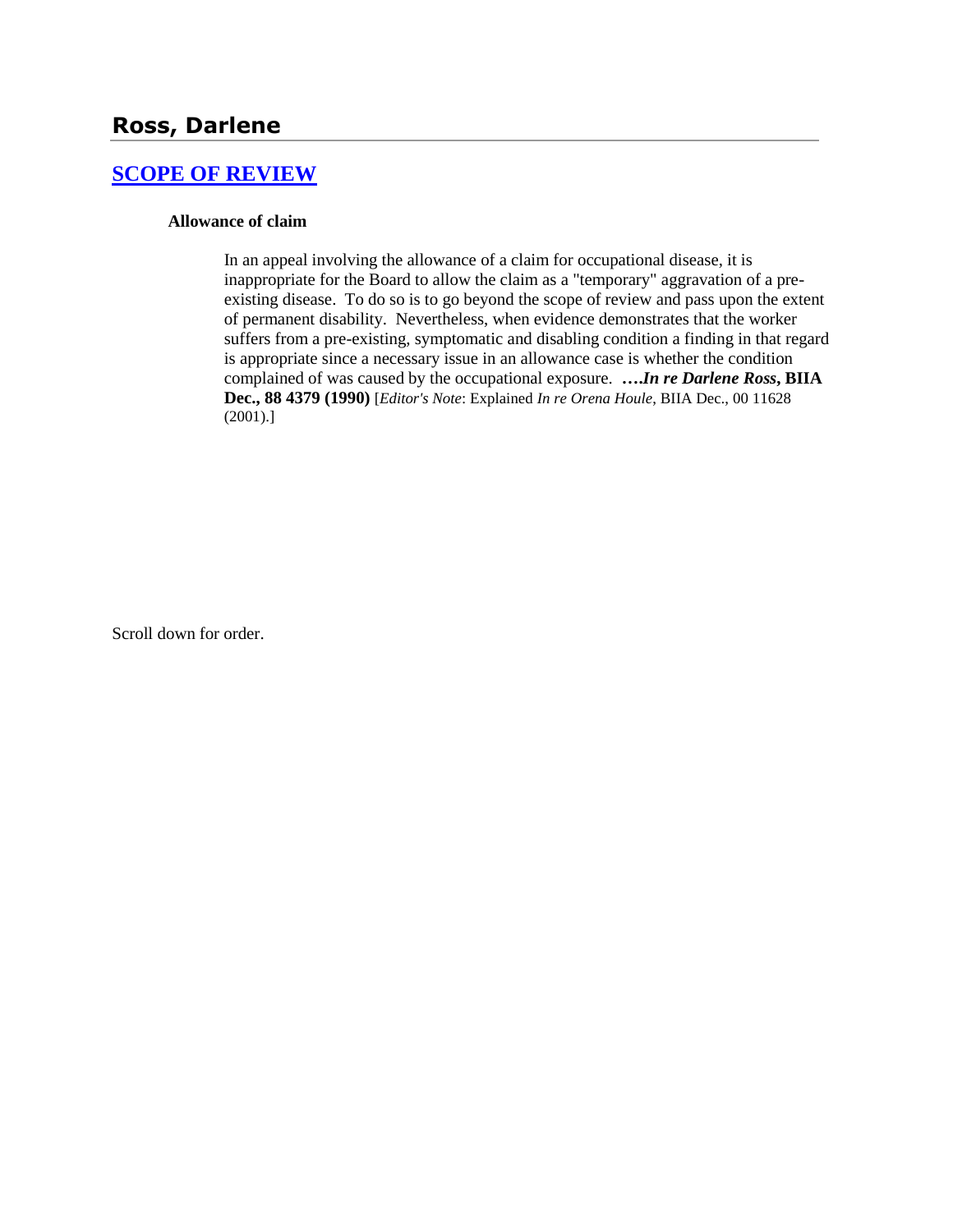## **BEFORE THE BOARD OF INDUSTRIAL INSURANCE APPEALS STATE OF WASHINGTON**

**IN RE: DARLENE K. ROSS ) DOCKET NO. 88 4379**

**CLAIM NO. S-770113 ) DECISION AND ORDER**

APPEARANCES:

Claimant, Darlene K. Ross, by Harpold, Fornabai and Fiori, P.C. per David L. Harpold

Self-insured Employer, ESD # 121 Workers' Compensation Trust, by Rolland, O'Malley and Williams, per James L. Rolland and Wayne L. Williams

**)**

This is an appeal filed by the claimant, Darlene K. Ross, on October 31, 1988 from an order of the Department of Labor and Industries dated October 18, 1988 which adhered to the provisions of an order dated September 28, 1988 which closed the claim with time loss compensation as paid to April 16, 1986 and no permanent partial disability award. **REVERSED AND REMANDED**.

# **DECISION**

Pursuant to RCW 51.52.104 and RCW 51.52.106, this matter is before the Board for review and decision on a timely Petition for Review filed by the self-insured employer to a Proposed Decision and Order issued on January 2, 1990 in which the order of the Department dated October 18, 1988 was reversed and the claim remanded with direction to award a permanent partial disability equal to Category II of WAC 296-20-380 and time-loss compensation for the period between April 16, 1986 and June 30, 1986, and thereupon close the claim.

The Board has reviewed the evidentiary rulings in the record of proceedings and finds that no prejudicial error was committed and said rulings are hereby affirmed.

This is the second appeal arising out of this claim. Previously, Ms. Ross appealed from a Department order dated March 2, 1987 which had rejected the claim. By a Decision and Order issued on August 18, 1988, we reversed the Department order and remanded the claim to the Department with direction to allow the claim "on an occupational disease basis as an acute and temporary exacerbation of a pre-existing pulmonary condition and impairment, and to take such other and further action as may be authorized or required by law based on such acute and temporary exacerbation." Exhibit No. 3 at 4. We also made a specific finding that "The claimant's diesel fume exposures had no lasting or permanent affect upon her lungs or her pre-existing pulmonary conditions". Exhibit No. 3 at 3. The employer argues that we are now precluded as a matter of law from granting the claimant a

1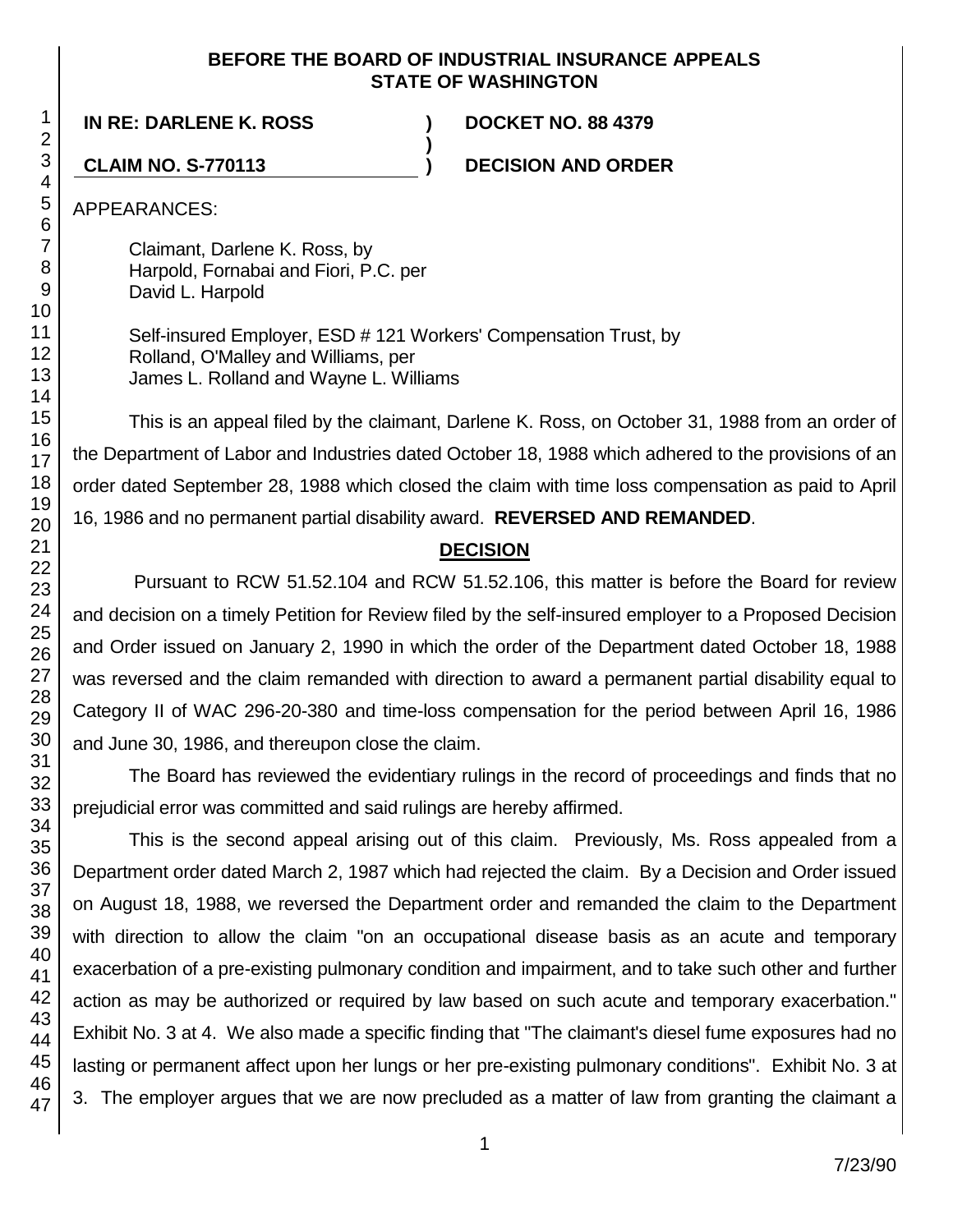permanent partial disability award, as the prior Decision and Order was not appealed and the claimant cannot now argue that there is a permanent disability. We must agree, however, with our Industrial Appeals Judge, who determined that we exceeded our authority in the prior appeal by, in effect, making an advance determination regarding permanent disability. The only issue before us at that time was whether the claim should have been allowed at all, and it was premature to effectively rate the extent of eventual permanent partial disability, if any.

It was not, however, beyond our authority to determine that Ms. Ross had a pre-existing symptomatic respiratory condition prior to her occupational exposures. We specifically found that "Prior to her occupational exposures to diesel fumes, the claimant had impaired pulmonary function of an obstructive nature as a result of a 25 pack year history of cigarette smoking, and asthma. In addition, at the time of the claimant's episode of acute respiratory distress on or about March 13, 1986, and for a period of some weeks prior thereto, the claimant was suffering from an upper respiratory infection of a viral or flu-like nature." Exhibit No. 3 at 3. Ms. Ross is foreclosed by those final findings from arguing that any permanent respiratory impairment which she presently has is entirely related to her occupationally-related exposure.

The claimant presented two medical witnesses, Dr. Arthur Knodle and Dr. Jeffrey Cary. The employer presented no evidence. While the testimony of Drs. Knodle and Cary is not entirely clear, it is our sense that they both feel Ms. Ross's exposure to diesel fumes has made a permanent, qualitative difference in claimant's underlying asthma.

Dr. Knodle, a specialist in pulmonary medicine, was the claimant's attending physician. Dr. Knodle testified that Ms. Ross's respiratory condition was best described by Category 2 of permanent respiratory impairments (WAC 296-20-380), which, pursuant to WAC 296-20-680(8), translates to 15% as compared to total bodily impairment. We accept Dr. Knodle's determination of Ms. Ross's permanent impairment. However, Dr. Knodle quite rightly indicated that the categories of permanent respiratory impairments do not fit well for asthmatics because their respiratory function varies so much. It is precisely because of that variableness that WAC 296-20-37)(1)(d) provides the more appropriate mechanism for rating Ms. Ross's permanent partial disability. The relevant portion of that WAC reads as follows: "When the respiratory condition (asthma or reactive airway disease) is thought to be permanent, but the degree of respiratory impairment varies, then the examining physician shall give an estimate of percentage of total bodily impairment, as per Rule 15 or WAC 296-20-220." With this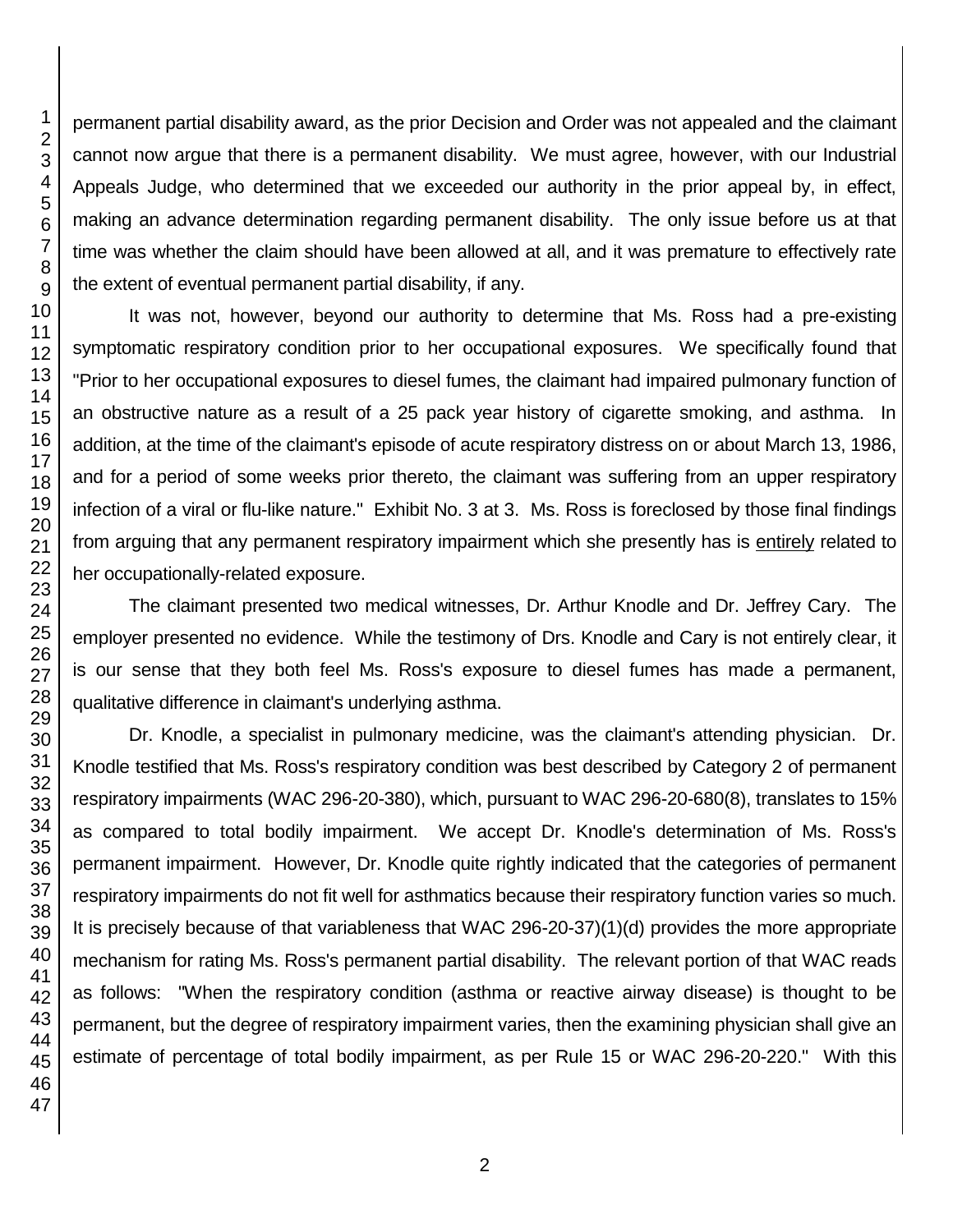clarification, we accept Dr. Knodle's determination that Ms. Ross's overall permanent impairment is equal to 15% as compared to total bodily impairment.

The distinction between a category rating as opposed to a rating as a percentage of total bodily impairment becomes important when the question of segregating pre-existing disability under RCW 51.32.080(3) is addressed. If Ms. Ross's permanent impairment were most appropriately rated under the categories of WAC 296-20-380, then WAC 296-20-220(1)(h) would apply to the segregation of pre-existing disability. However, since Ms. Ross's permanent impairment is most appropriately rated as a percentage of total bodily impairment, the mechanism for segregating pre- existing disability is somewhat different.

Although Dr. Knodle was aware of the claimant's pre-existing respiratory impairment, he did not determine what percent of Ms. Ross's respiratory problems was causally related to her occupational exposure. In order to determine the award for permanent partial disability to which Ms. Ross might be entitled, it is necessary for the record to contain evidence that the trier-of-fact can use to segregate the pre-existing impairment from the impairment resulting from the occupational exposure. Enevold v. Dep't of Labor & Indus., 51 Wn.2d 648 (1958). While Dr. Cary did not specifically rate Ms. Ross's permanent partial disability, he did express an opinion with respect to the portion of her disability attributable to the occupational exposure.

Dr. Cary is a specialist in pulmonary medicine who examined Ms. Ross in November 1986 and again in October 1989. Dr. Cary was of the opinion that the occupational exposure contributed no more than 5% to Ms. Ross's permanent impairment. Accepting Dr. Cary's opinion that 5% of Ms. Ross's impairment is attributable to her diesel fumes occupational exposure, her permanent partial disability would be equal to 0.75% as compared to total bodily impairment, i.e., 5% of 15%.

Proposed Finding of Fact No. 1 and Proposed Conclusion of Law No. 1 are hereby adopted as this Board's final finding and conclusion. We make the following additional findings and conclusions:

# **FINDINGS OF FACT**

2. During the course of her employment for the employer herein, ESD # 121, over a period of approximately 1 1/2 years as a school bus driver, the claimant was required to periodically fuel the school buses with diesel fuel. As a result, the claimant developed a sensitivity to diesel fumes which, on or about March 13, 1986, triggered an acute episode of respiratory distress in the claimant while she was fueling a bus, and thereafter resulted in her hospitalization for a period of approximately five days in late March, 1986.